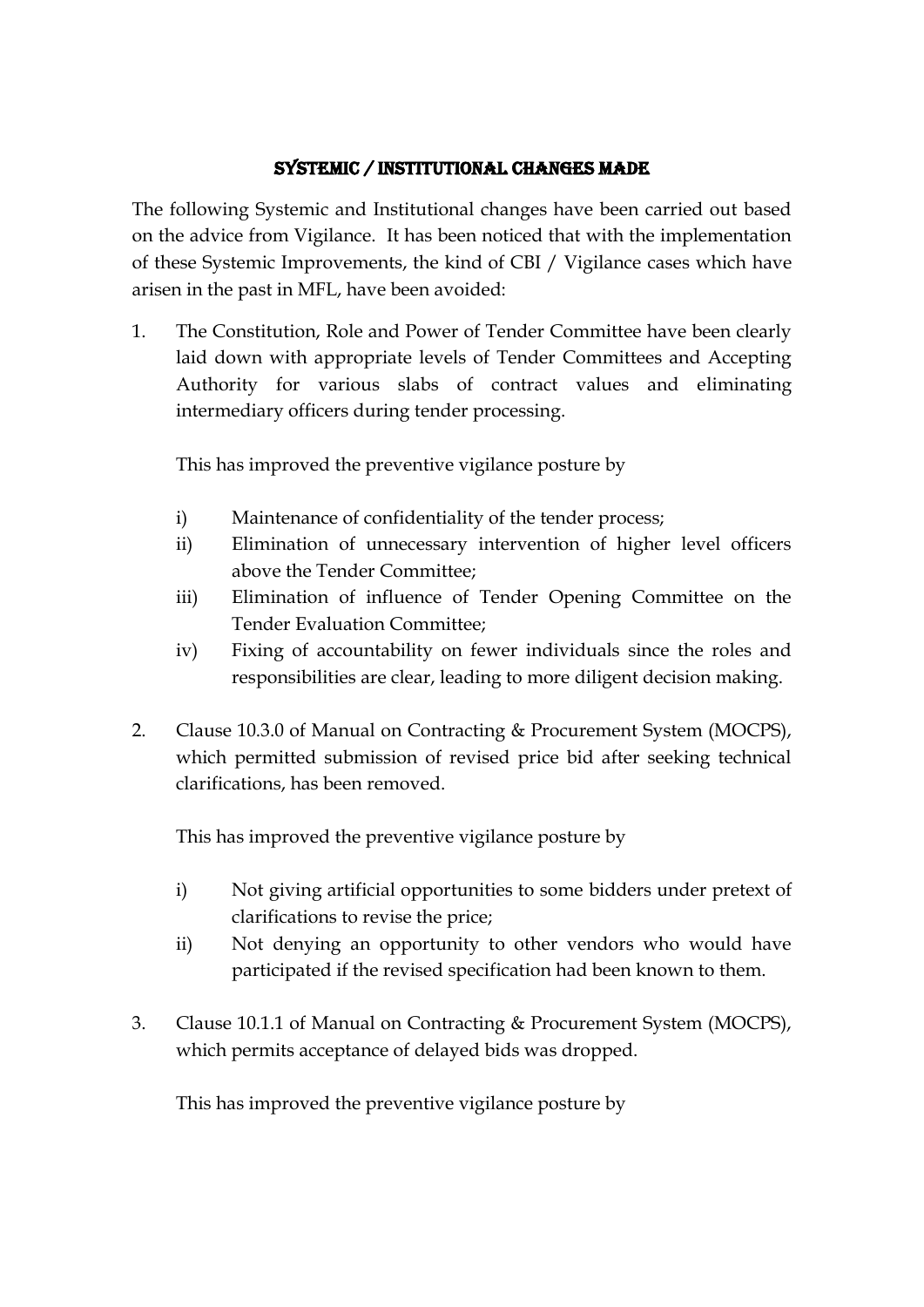- i) Taking away the discretion to accept or reject the delayed bids in a subjective manner. A uniform policy is now being followed for rejecting of delayed bids ensuring transparency and impartiality.
- 4. The practice of accepting email bids has been stopped.

This has improved the preventive vigilance posture by

- i) Eliminating leakage of price bid information by earlier opening of the bid;
- ii) Elimination of collusive efforts to favour some parties;
- iii) Elimination of process with no proper audit trail.
- 5. The Competent Authority to issue Purchase Order / Letter of Intent after the completion of tender acceptance formalities has been clearly laid down.

This has improved the preventive vigilance posture by

- i) Ensuring that no Letter of Intent / Purchase Order is issued without Competent Authority's approval;
- ii) No payment can be made by subversion of the delegation of powers.
- 6. The minimum period of 10 days prescribed in the MOCPS for opening an advertised tender has been modified as 30 days with justifiable exceptions to be approved by Competent Authority.

This has improved the preventive vigilance posture by ensuring a reasonable time for receiving adequate number of competitive bids.

7. The blanket instructions to summarily reject bids which are 10% below the previous contract rate has been withdrawn, leaving it to the Tender Committee and Accepting Authority to decide the reasonableness and workability of rates.

This has improved the preventive vigilance posture by ensuring that decision making is not vitiated due to the following possibilities:

i) The previous contract rates may not have been reasonable or